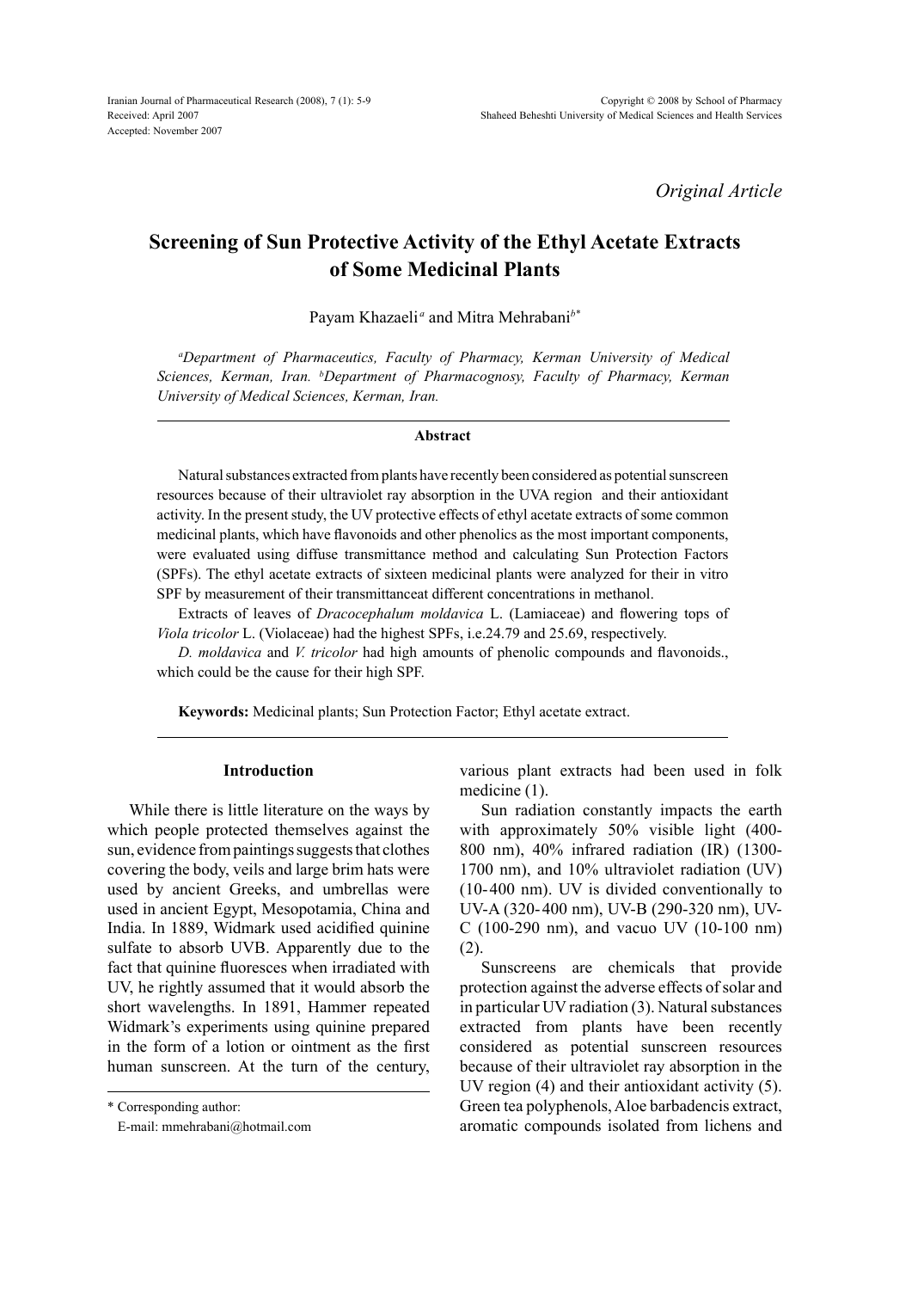several glycosides of aesculin are examples of natural substances evaluated for their sunscreen properties (1, 3, 6, 7).

There is strong evidence that DNA-damaging ultraviolet (UV) light induces the accumulation of UV light-absorbing flavonoids and other phenolics in dermal tissue of the plant body. This suggests physiological function, yet speculative in light protection in plants and of course in human (5, 8). Ethyl acetate could particularly extract flavonoids and other phenolics from plants (9).

In the present study, we evaluated the UV protective activities of ethyl acetate extracts of some most available and common medicinal plants which have flavonoids and other phenolics as the most important chemicals (10, 11) using diffuse transmittance method and calculating Sun Protection Factors (SPFs).

#### **Experimental**

# *Plants*

Different parts of sixteen medicinal plants were collected from different regions of Iran. The specimens were prepared and authenticated (Table 1). The herbal samples were then kept at the herbarium of Faculty of Pharmacy, Kerman University of Medical Sciences.

## *Extraction procedure*

The air-dried herbal materials were ground into fine powders and extracted by maceration method two times with 90% and 50% hydromethanol solutions respectively (12). After filtration of total extracts, the solvent was removed under reduced pressure to give the gummy mass. Then these residues were dissolved in 20% hydro-methanol solution and kept in refrigerator for 48 h until the chlorophyll was precipitated. The extracts were filtrated and extracted with ethyl acetate in decanter until the ethyl acetate was exactly uncolored (9). These extracts were dried under reduced pressure and the yield values were determined.

*Screening of sun protection activity by determination of the in vitro sun protection factor (SPF)*

The ethyl acetate extracts of plants were

analyzed for the in vitro SPF. The extracts were dissolved in methanol UVsolv (Merck) (13, 14). Scanning spectra of the samples in solution were obtained by running from 337.5 to 292.5 nm (at five nm intervals). The SPF determination model used in this study based on the following equation proposed by Gharavi *et al*. (15):

$$
SPF = \frac{\sum_{\mathbf{E} \in \mathcal{S}}^{3713} E(\lambda) \epsilon(\lambda)}{\sum_{\mathbf{E} \in \mathcal{S}}^{3713} E(\lambda) \epsilon(\lambda) \Gamma(\lambda)}
$$

 $=$ 

where:  $T(\lambda)$  is the measured sunscreen transmittance at  $\lambda$ ; E( $\lambda$ ) is the spectral irradiance of terrestrial sunlight at λ; and *ε*(λ) is the erythemal action spectrum at λ.

The values of the  $E(\lambda)$  and  $\varepsilon(\lambda)$  were calculated according to the report by Gharavi et al. (15).

 $T(\lambda)$  was measured four times for each extract and the mean was used for calculation of SPF. Three different concentrations of each extract (according to Beer's Law) were used for obtaining the standard curve and calculating SPF in 2 mg/ml solution according to Gharavi *et al*. method (15).

# **Results and discussion**

Table 1 shows the SPFs of 2 mg/ml in solutions of extracts methanol. Extracts of leaves of *Dracocephalum moldavica* L. (Lamiaceae) and flowering tops of *Viola tricolor* L. (Violaceae) had the highest SPFs, i.e.24.79 and 25.69 respectively. SPFs of methanol solutions of flowers of *Calendula officinale* L. (Asteraceae) and flowering tops of *Hypericum perforatum* L. (Hypericaceae) were 12.01 and 12.21 respectively. Sun protective activities of the rest of the plants were low representing by their sun protection being lower than 10.

In this study, among the sixteen plants studied, only *Dracocephalum moldavica* and *Viola tricolor* had sun protective activity, considering the SFP values actors of higher than 20.

Most spectrophotometric techniques for transmittance measurements rely on preparing samples with a uniform and known thickness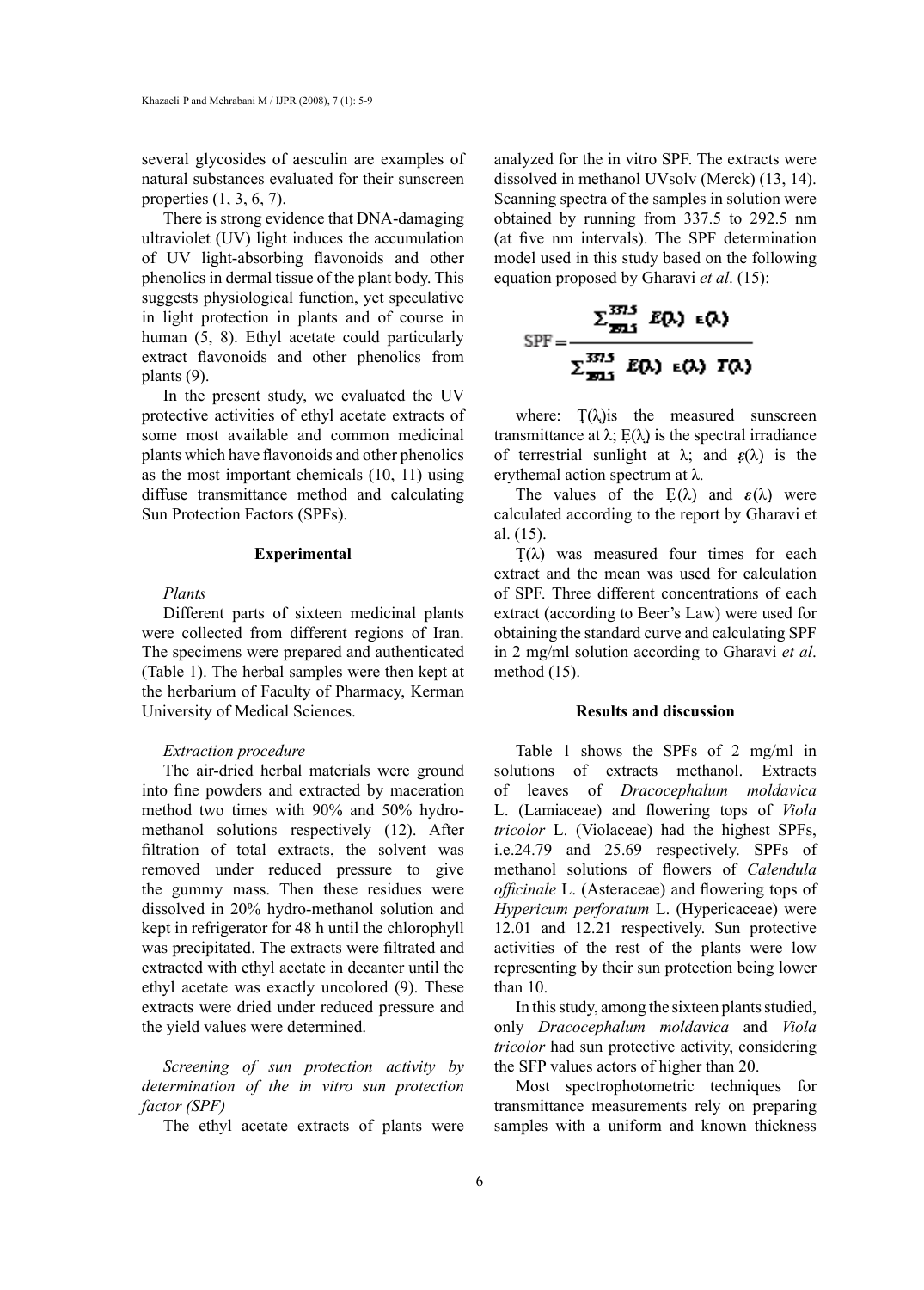| N. | tan di ma<br>زراسی ب                                                       | Panisa men                 | من لم ميل<br>of collection.<br>(moder of venture<br>وسخمير | Patricipa          | % total numbered.  % official numbers<br>dry estant<br>ومنسخ | dry actual:<br>ومنسخ | 87 E<br>2 mytat af<br>ويشارح أوساس<br>(Industrial Off |
|----|----------------------------------------------------------------------------|----------------------------|------------------------------------------------------------|--------------------|--------------------------------------------------------------|----------------------|-------------------------------------------------------|
| L  | Eigen war<br>$(1)$ Musik<br>وسطي                                           | Zер.                       | <b>East, Excess, Ang.</b><br>2004 (1304)                   | Smith<br>واستعلاله | 3                                                            | L                    | 466                                                   |
| п  | Sygnics<br>ghilan I.a<br>$(T-1)$                                           | Shirin-Import              | Hall, Kamara, Sap<br>2004 (1308)                           | lat.               | 3                                                            | х                    | 12                                                    |
| 3. | Matematic<br>anadin I.<br>(استحضار)                                        | - المسلم 1<br>تسنت         | <b>Destaural, Telesco,</b><br>May 2004 (1301)              | <b>Florence</b>    | 5                                                            | т                    | 10                                                    |
| 4. | سنرتظ<br>الألاد دأخرخ<br>(Kamanana)                                        | فساء                       | Krjed, Kanaas,<br>Sep 2004 (1305)                          | Tair               | 5                                                            | L                    | 40                                                    |
| J. | Zaighas spice-<br>الاتلا (الأفضاء<br>(Change and )                         | Sale                       | Stabilished, Kamarong<br>$\Delta_{\rm H}$ and $(1.15)$     | Lara               | £                                                            | з                    | 4.64                                                  |
| €. | سيستعد<br>mayari A. Pajada<br>$T = -1$                                     | Zabadzie o-<br>فاشت        | Kabus, Kamana,<br>Aug 2000 (1911)                          | Les a              | 5                                                            | л                    | 115                                                   |
| 7. | Demographic<br>mataharin I.<br>$(1 - 2 - 1)$                               | فانساط                     | Karaman, July 2005<br>(साऊ)                                | Lura               | 3                                                            | L                    | 21.B                                                  |
| ∎  | مسربرات<br>عاديات والمشرب<br>$(34)$ and $(34)$                             | استانها اینا،              | كالقرطا يسمعا<br>(III)                                     | Lucu               | 4                                                            | L                    | 仮                                                     |
| 5  | <u> Bassarium </u><br>district L<br>$(1 - 2 - 1)$                          | Para ay                    | Kamar, Inn 2007<br>$(\mathbf{m})$                          | Les a              | 4                                                            | ı                    | 151                                                   |
| ш  | طسرينا<br>والمسرج فسنتأ<br>L (falsam)                                      | <b>Sheet Address</b>       | Kanan, Kan 2007<br>(III)                                   | Lura.              | 2                                                            | L                    | 114                                                   |
| ш  | <b>Colombia</b><br>district L<br>(استحقا)                                  | <b>Family Ma</b><br>وطما   | Kuras, Mış 2016<br>(137)                                   | II van de          | 2                                                            | L                    | 11.01                                                 |
| u  | السدرج المستنسة<br>L (Astronom)                                            | Gallegation                | Beft, Karoma, July<br>2006 (1977)                          | وشسطا<br>دردا      | 7                                                            | з                    | 16                                                    |
| 13 | H <sub>i</sub> mian<br>perfection. L.<br>$(B_{\text{re}} + B_{\text{re}})$ | Alfo-dai                   | Lither, July 2006<br>(LEI)                                 | يضمينا<br>دردا     | 6.                                                           | х                    | 1721                                                  |
| и  | Lamphin was<br>DC (Lesianes)                                               | Leanal,                    | الكاترسيل يستفير<br>(LES)                                  | يضدن<br>دبد        | 7                                                            | 4                    | 457                                                   |
| 15 | Landinin<br>imania I.a<br>(سمعية)                                          | Here is a projection       | Shahabad, Kameran,<br>July 2006 (1399)                     | Lura.              | 6                                                            | 4                    | 10                                                    |
| LE | Valution of L<br>$(U = -1)$                                                | <u> Den Globe</u><br>وستعد | Koma, Apil<br>2006 (1790)                                  | وفسطا<br>والبرداد  | 5                                                            | ı,                   | mв                                                    |

# **Table 1.** Sun Protection Factors (SPF) of ethyl acetate extracts of sixteen medicinal plants.

FDA: Food and Drug Administration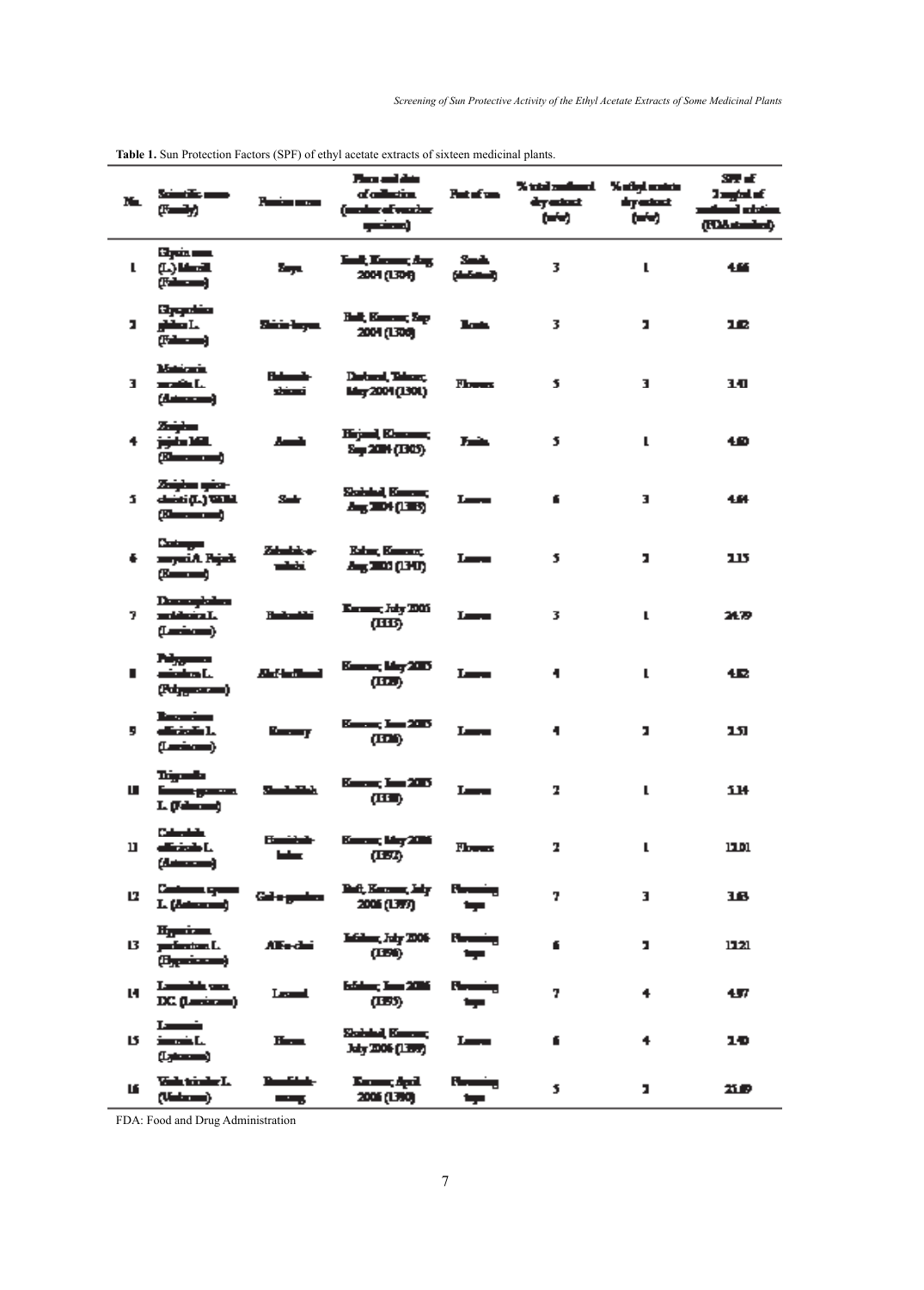so that the optical path length through the sample is standardized. Many samples are dissolved in special solvents and placed into 10 mm path length cuvettes. The cuvettes for UV spectrophotometry are usually made from quartz (fused silica) which is transparent to UV wavelengths (14).

In the Solvent method, different concentrations of test products in methanol were prepared. Each sample's transmittance was measured to evaluate the SPF value.

Sunscreens contain a wide variety of chemicals that have specific absorbance in some parts of the UV spectrum. There are very few single chemical substances that have absorbance over the full range of UV. This property is needed for a product to be considered as a proper wide-spectrum sunscreen. Plant extracts, due to containing a wide range of natural compounds, usually cover this full range of UV warelengths. One approach to protecting the body from the harmful effects of UV irradiation is to use active photoprotectives. In recent years, naturally occurring compounds have gained considerable attention as protective agents (16).

There is a review about the photoprotective effects of some naturally occurring herbal polyphenols and phenolic- rich extracts in studies of the skin damage induced by UV irradiation. Several studies have shown the flavonoids to act as scavengers of superoxide anions, singlet oxygen, hydroxyl radicals, and lipid peroxyl radicals. There are also reports of flavonoids inhibiting the activities of many enzymes, including lipoxygenase, cyclooxygenase, monooxygenase, xantinoxidase, mitochondrial succinate dehydrogenase and NADH-oxidase, phospholipase A2, protein kinases, and nuclear transcription factor. Phenolics are believed to be capable of acting in redox-sensitive signalling cascades to inhibit DNA damage. In contrast to their beneficial effects, some phenolics however have also been found in vitro to be mutagenic. These harmful effects are suspected to result from the prooxidant rather than antioxidant action of these compounds. Therefore, it is necessary to investigate their toxic effects before human use. In the past decade, the antioxidant activity of herbal phenolics, namely phenolic acids and flavonoids, has been given much attention. Many flavonoids such as quercetin, luteolin and catechins are better antioxidants than the nutrients vitamin C, vitamin E and β-carotene. Therefore, the phenolics may be beneficial in preventing UV-induced oxygen free radical generation and lipid peroxidation, i.e. events involved in pathological states such as photoaging and skin cancer (16).

Topical application of extract of flower buds of *Capparis spinosa* reduces UV-induced skin erythema in healthy human volunteers. Topical application of *Culcitium reflexum* extract in the form of a gel has proven to be a significant in vivo protection against UV-induced skin erythema in healthy human volunteers. *Ginkgo biloba* extract has also been found to decrease the number of UVB-induced sunburn cells in mice skin. Oral administration of *G. biloba*  extract leads to increased super-oxide dismutase activity in UVB-irradiated mice skin. Extract of *Krameria triandra* root has shown protective effects against UVB-induced photodamage in human keratinocyte cells. The extract of *Prunus persica* flower was also shown to delay tumour development after UVB-induced skin carcinogenesis in SKH-1 hairless mice. It also reduces UVB-induced ear edema in IRC mice. The lyophilised flavonolic fraction of *Sedum telephium* leaf extract appears to possess potent protective effects against UV-induced skin erythema in human volunteers (16).

The *Prunella vulgaris* extract demonstrated a concentration-dependent photoprotection (17). In vitro SPF value for the crude *Pothomorphe umbellata* root extract was 21.53 (13).

*Dracocephalum moldavica* is an annual plant native in Central Asia and naturalized in Eastern and Central Europe where it is used in folk medicine as antiseptic and stimulating remedy. It contains high amounts of phenolic compounds such as: rosmarinic acid: 2.84 g%, caffeic acid: 50.3 mg%, total flavonoids: 0,58 g% ( apigenin, luteolin flavon aglycons), and tannins: 12.9 g% (18).

*Viola tricolor* is an annual plant indigenous to Eurasia rigon. It is traditionally used for bronchitis and rheumatism. *V. tricolor* is an especially valued remedy for treating skin diseases. Used both internally and topically, it is good for eczema, psoriasis and acne. The